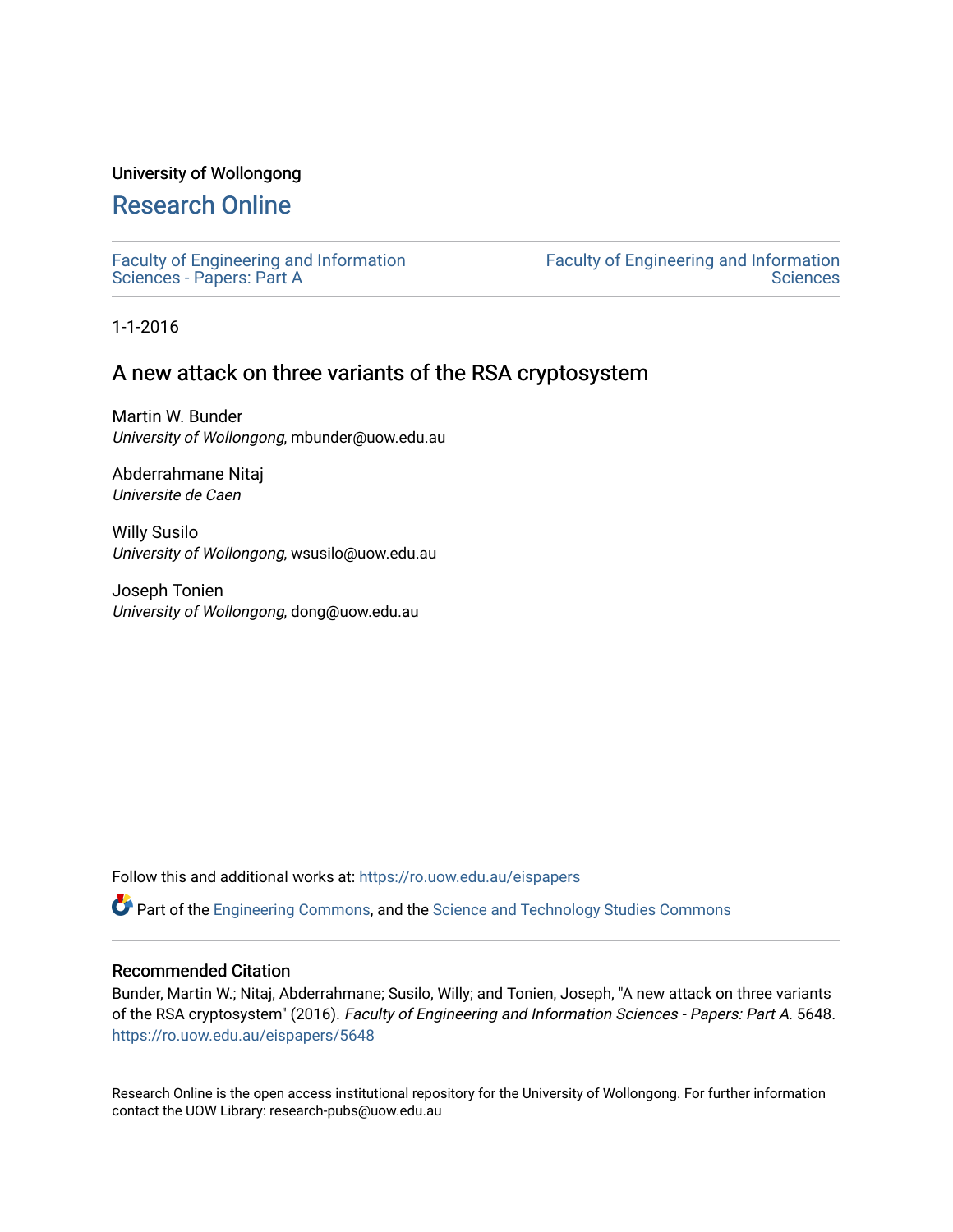# A new attack on three variants of the RSA cryptosystem

## Abstract

In 1995, Kuwakado, Koyama and Tsuruoka presented a new RSA-type scheme based on singular cubic curves  $y^2 \equiv x^3 + bx^2$  (mod *N*) where *N* = *pq* is an RSA modulus. Then, in 2002, Elkamchouchi, Elshenawy and Shaban introduced an extension of the RSA scheme to the field of Gaussian integers using a modulus  $N = PQ$  where P and Q are Gaussian primes such that  $p = |P|$  and  $q = |Q|$  are ordinary primes. Later, in 2007, Castagnos proposed a scheme over quadratic field quotients with an RSA modulus  $N = pq$ . In the

three schemes, the public exponent  $e$  is an integer satisfying the key equation  $ed$  -  $k(p^2$ -1) ( $q^2$ -1) = 1. In this paper, we apply the continued fraction method to launch an attack on the three schemes when the private exponent d is sufficiently small. Our attack can be considered as an extension of the famous Wiener attack on the RSA.

## Keywords

attack, variants, rsa, three, cryptosystem

## **Disciplines**

Engineering | Science and Technology Studies

## Publication Details

Bunder, M. W., Nitaj, A., Susilo, W. & Tonien, J. (2016). A new attack on three variants of the RSA cryptosystem. Lecture Notes in Computer Science, (9723), 258-268. Melbourne, Australia 21st Australasian Conference, ACISP 2016.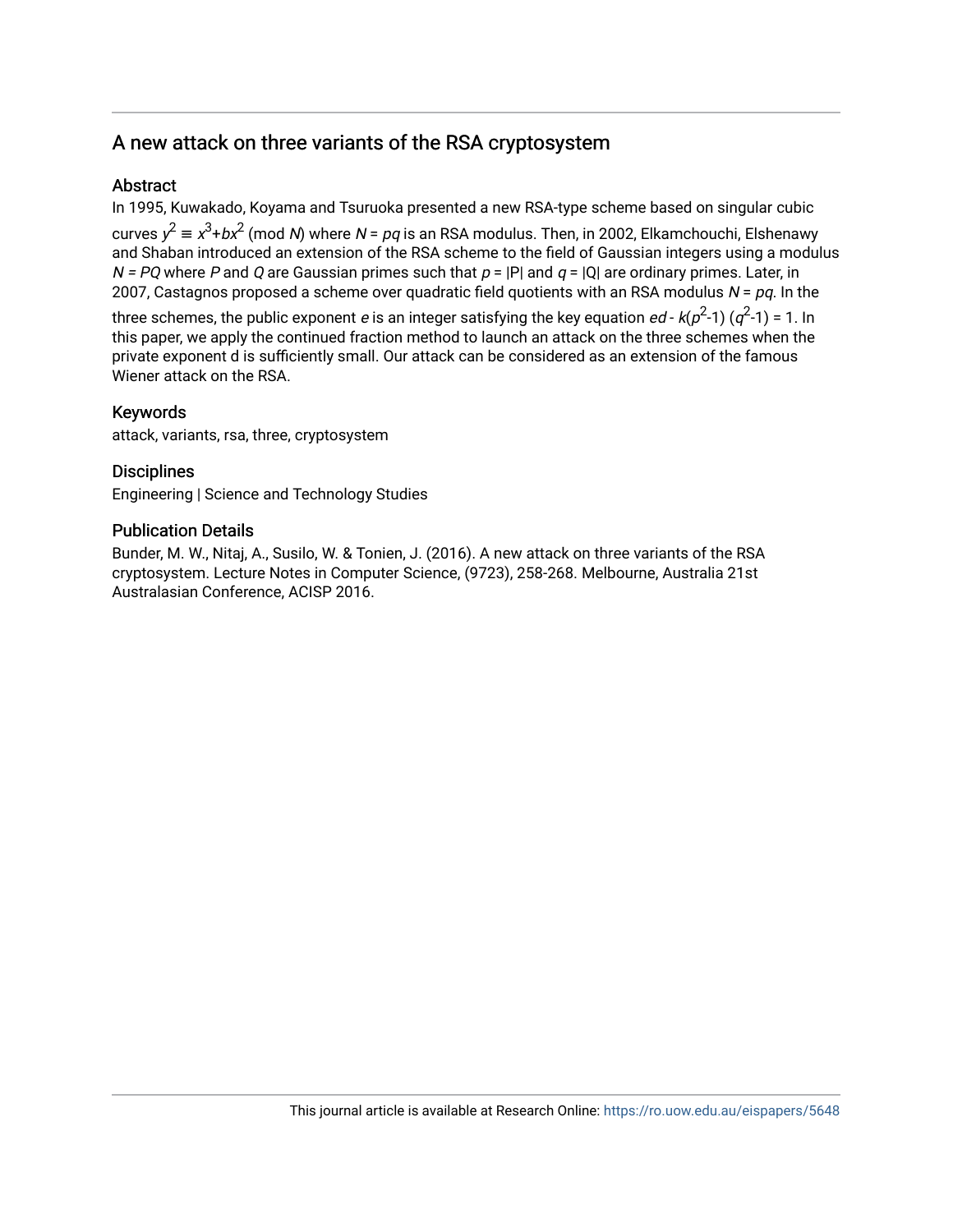# A new attack on three variants of the RSA cryptosystem

Martin Bunder<sup>1</sup>, Abderrahmane Nitaj<sup>2</sup>, Willy Susilo<sup>3</sup>, and Joseph Tonien<sup>3</sup>

<sup>1</sup> School of Mathematics and Applied Statistics, University of Wollongong, Australia mbunder@uow.edu.au  $^2$  Département de Mathématiques, Université de Caen, France abderrahmane.nitaj@unicaen.fr <sup>3</sup> Centre for Computer and Information Security Research, School of Computing and Information Technology, University of Wollongong, Australia [wsusilo,joseph tonien]@uow.edu.au

Abstract. In 1995, Kuwakado, Koyama and Tsuruoka presented a new RSA-type scheme based on singular cubic curves  $y^2 \equiv x^3 + bx^2 \pmod{N}$ where  $N = pq$  is an RSA modulus. Then, in 2002, Elkamchouchi, Elshenawy and Shaban introduced an extension of the RSA scheme to the field of Gaussian integers using a modulus  $N = PQ$  where P and Q are Gaussian primes such that  $p = |P|$  and  $q = |Q|$  are ordinary primes. Later, in 2007, Castagnos proposed a scheme over quadratic field quotients with an RSA modulus  $N = pq$ . In the three schemes, the public exponent  $e$  is an integer satisfying the key equation  $ed - k (p<sup>2</sup> - 1) (q<sup>2</sup> - 1) = 1$ . In this paper, we apply the continued fraction method to launch an attack on the three schemes when the private exponent d is sufficiently small. Our attack can be considered as an extension of the famous Wiener attack on the RSA.

Keywords: RSA, elliptic curves, continued fractions.

#### 1 Introduction

The public key cryptosystem RSA was introduced by Rivest, Shamir and Adleman [10] in 1978. It is the most popular and widely used public-key cryptosystem. The RSA operations system are based on modular arithmetic. Let  $p$  and  $q$  be two large primes. The product  $N = pq$  is called the RSA modulus and the product  $\phi(N) = (p-1)(q-1)$  is the Euler totient function. In RSA, the public exponent e and the private exponent d are integers satisfying  $ed \equiv 1 \pmod{\phi(N)}$ . A message m is encrypted as  $c \equiv m^e \pmod{N}$  and decrypted using  $m \equiv c^d$  $(mod N)$ .

Since its introduction, the RSA cryptosystem has been generalized in various ways, including extensions to singular elliptic curves and Gaussian integers.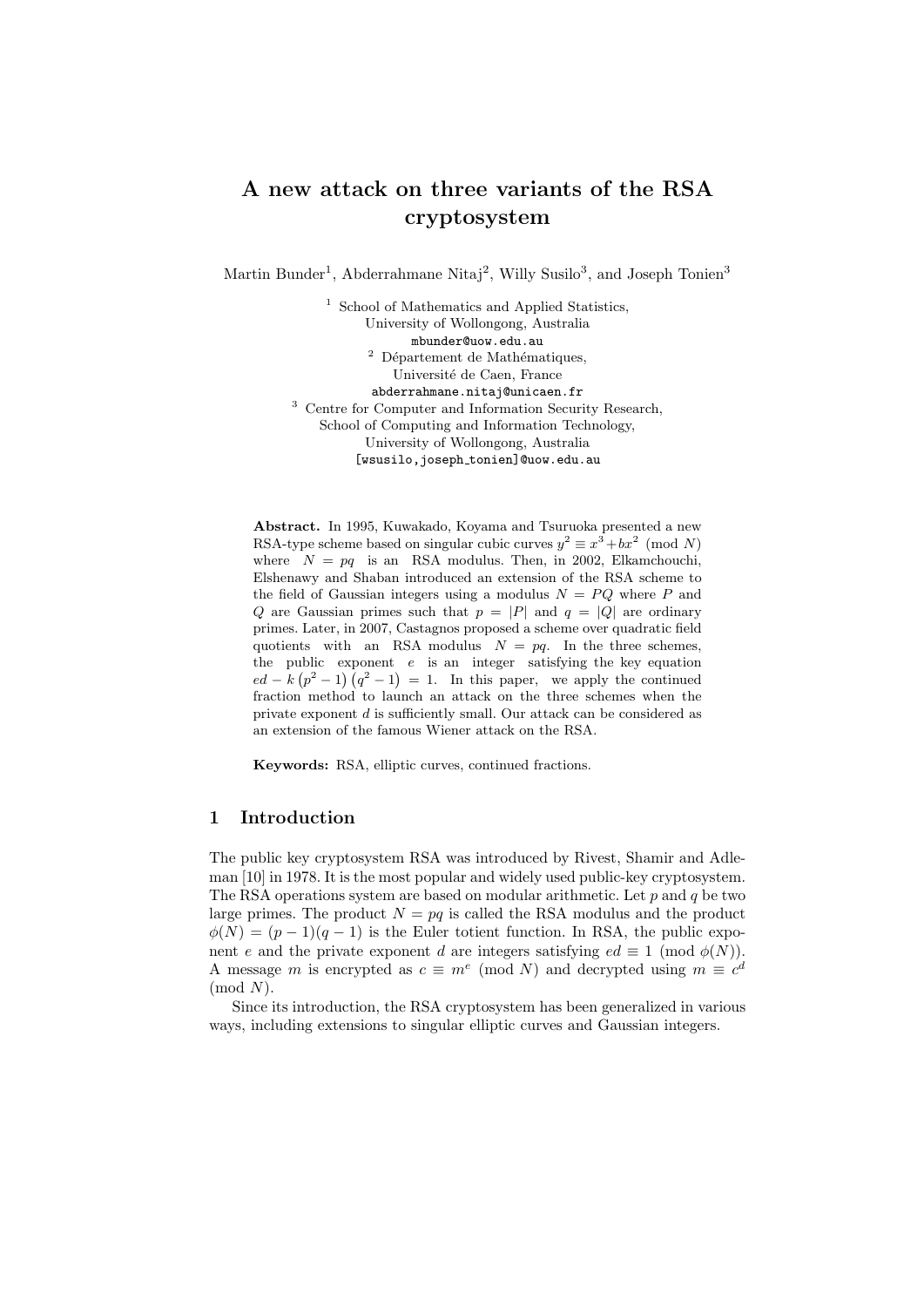In 1995, Kuwakado, Koyama and Tsuruoka [8] presented a new RSA-type scheme based on singular cubic curves with equation  $y^2 \equiv x^3 + bx^2 \pmod{N}$ where  $N = pq$  is an RSA modulus and  $b \in \mathbb{Z}/N\mathbb{Z}$ . The public exponent is an integer e such that gcd  $(e, (p^2 - 1) (q^2 - 1)) = 1$  and the decryption exponent is the integer  $d \equiv e^{-1} \pmod{(p^2-1)(q^2-1)}$ . From this, we deduce that e and d satisfy a key equation of the form  $ed - k(p^2 - 1)(q^2 - 1) = 1$  where k is a positive integer.

In 2002, Elkamchouchi, Elshenawy and Shaban [5] introduced an extension of RSA to the ring of Gaussian integers. A Gaussian integer is a complex number of the form  $a + ib$  where both a and b are integers and  $i^2 = -1$ . The set of all Gaussian integers is denoted  $\mathbb{Z}[i]$ . A Gaussian prime number is a Gaussian integer that cannot be represented as a product of non-unit Gaussian integers. The only unit Gaussian integers are  $\pm 1$ ,  $\pm i$ . Let  $P = a + ib$  and  $Q = a' + ib'$  be two Gaussian primes. Consider the Gaussian integer  $N = PQ$  and the Euler totient function  $\phi(N) = (|P|-1)(|Q|-1) = (a^2 + b^2 - 1)(a'^2 + b'^2 - 1)$ . Let e be an integer such that  $d \equiv e^{-1} \pmod{\phi(N)}$  exists. Then, in the RSA scheme over the domain of Gaussian integers, a message  $m \in \mathbb{Z}[i]$  is encrypted using  $c \equiv m^e$ (mod N) and decrypted using  $m \equiv c^d \pmod{N}$ . We note that, in this RSA variant, the key equation is  $ed - k(|P| - 1)(|Q| - 1) = 1$  for  $N = PQ \in \mathbb{Z}[i].$ In the situation that  $N = pq$  is an ordinary RSA modulus, the key equation becomes  $ed - k (p^2 - 1) (q^2 - 1) = 1$ , which is the same than in the Kuwakado-Koyama-Tsuruoka elliptic curve variant of RSA.

In 2007, Castagnos [3] proposed a probabilistic scheme based on an RSA modulus  $N = pq$  and using arithmetical operations in quadratic field quotients. Let e be a integer such that  $gcd(e, (p^2 - 1) (q^2 - 1)) = 1$ . For any integer r, let  $V_e(r)$  be the eth term of the Lucas sequence defined by  $V_0(r) = 2$ ,  $V_1(r) = r$ and  $V_{k+2} = rV_{k+1}(r) - V_k(r)$  for  $k \ge 0$ . In this scheme, a message  $m \in \mathbb{Z}/N\mathbb{Z}$  is encrypted using  $c \equiv (1 + mN)V_e(r) \pmod{N^2}$  where r is a random integer with  $2 \leq r \leq N-2$ . Then some arithmetical properties, one can decrypt c to get the original message m. Similarly to the Kuwakado-Koyama-Tsuruoka elliptic curve variant of RSA and RSA with Gaussian integers, Castagnos scheme leads to the key equation  $ed - k (p^2 - 1) (q^2 - 1) = 1$ .

The security of the RSA cryptosystem and its variants are based on the difficulty of factoring large integers of the shape  $N = pq$ . Nevertheless, in some cases, the modulus  $N$  can be factored by algebraic methods that are not based on factoring algorithms. For example, in 1990, Wiener [11] showed how to break the RSA when the decryption exponent d satisfies  $d < \frac{1}{3}N^{0.25}$ . Wiener's method is based on solving the key equation  $ed - k(p-1)(q-1) = 1$  by applying the continued fraction algorithm to the public rational fraction  $\frac{e}{N}$ . When d is small enough,  $\frac{k}{d}$  is one of the convergents of the continued fraction expansion of  $\frac{e}{N}$ . Later, Boneh and Durfee [1] applied lattice reduction and Coppersmith's technique [4] and extended the bound to  $d < N^{0.292}$ . Recently, using the convergents of the continued fraction expansion of  $\frac{e}{N'}$  where N' is a number depending on N, Bunder and Tonien [2] could break the RSA if  $d^2e < 8N^{1.5}$ .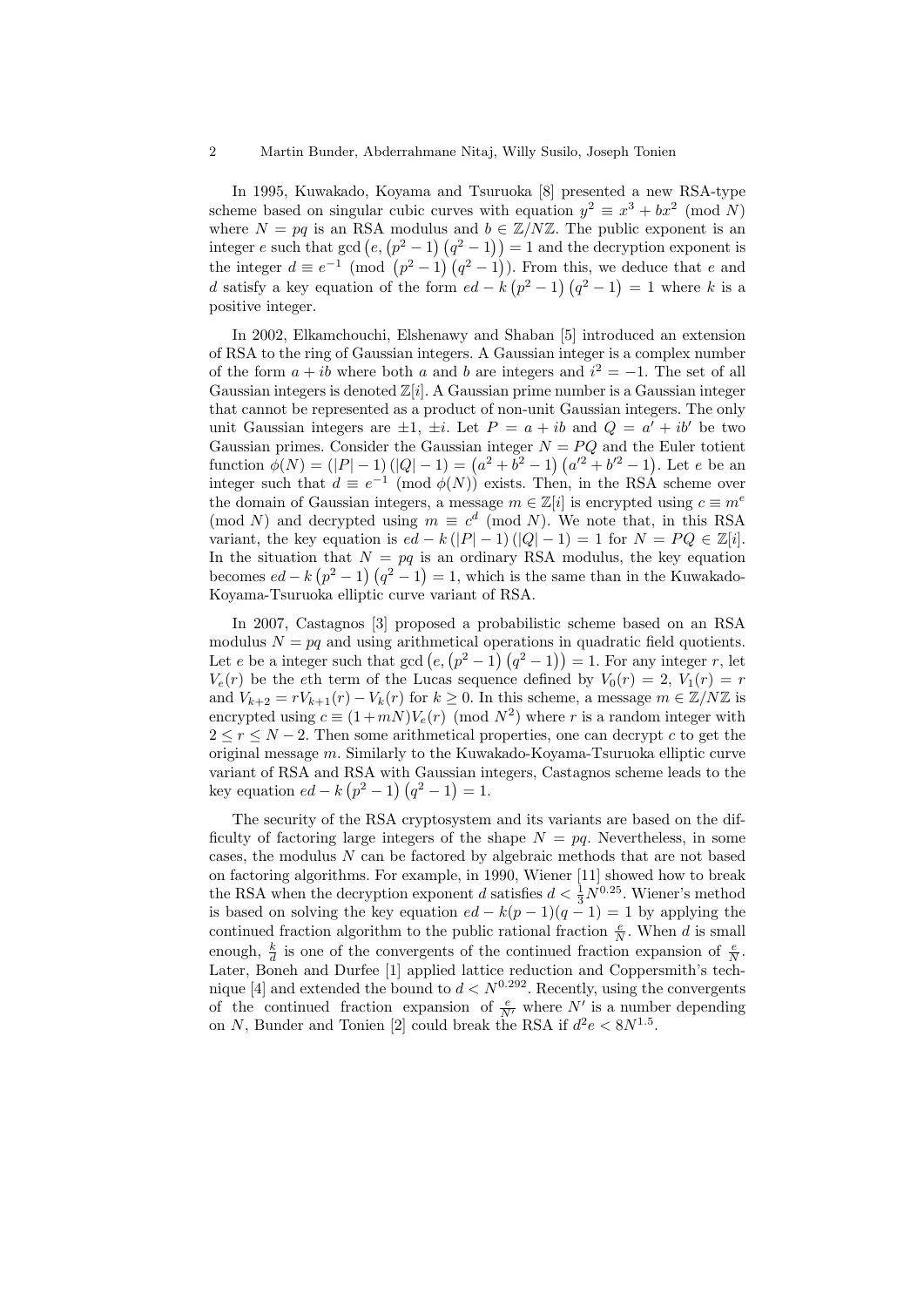The complexity of the encryption and decryption algorithms are based on the size of the encryption key  $e$  and the size of decryption key  $d$ , respectively. In a cryptosystem with a limited resource such as a credit card, it is desirable to have a smaller value of d. In some scenario, for convenience, e is set to a small constant, such as  $e = 3$ .

In this paper, we consider one of the following scenarios where  $N = pq$  is the product of two large primes and the public exponent  $e$  satisfies an equation  $ed - k (p<sup>2</sup> - 1) (q<sup>2</sup> - 1) = 1$  with a suitably small secret exponent d:

- an instance of the Kuwakado-Koyama-Tsuruoka cryptosystem [8],
- an instance of the RSA over Gaussian integers [5],
- an instance of Castagnos scheme [3].

Our method is inspired by Bunder and Tonien's technique [2]. We show that when  $d^2 e < 2N^3 - 18N^2$  then one can find p and q and then factor the modulus N. Our method is based on the continued fraction algorithm as in Bunder and Tonien's attack. Under the condition  $d < \sqrt{\frac{2N^3-18N^2}{e}}$ , we show that one can find  $\frac{k}{d}$  among the convergents of the continued fraction expansion of the public rational number  $\frac{e}{N^2-\frac{9}{4}N+1}$ .

The paper is organized as follows. In Section 2, we present the Kuwakado-Koyama-Tsuruoka RSA-type scheme, the RSA scheme over Gaussian integers and the Castagnos scheme. In Section 3, we review some facts and lemmas used in our attack. In Section 4, we present our new attack with a numerical example. We conclude the paper in Section 5.

#### 2 Preliminaries

In this section, we present the three variants of the RSA cryptosystem for which our attack works, namely the Kuwakado-Koyama-Tsuruoka RSA-type scheme, the RSA scheme over Gaussian integers and the Castagnos scheme.

#### 2.1 The Kuwakado-Koyama-Tsuruoka RSA-type scheme

The Kuwakado-Koyama-Tsuruoka RSA-type scheme is based on the use of an RSA modulus  $N = pq$  as the modulus of a singular elliptic curve. Let  $\mathbb{Z}_N =$  $\mathbb{Z}/N\mathbb{Z}$  be the ring of integers modulo N and  $\mathbb{F}_p$  be the finite field. Let a and b be integers with  $gcd(ab, N) = 1$  and  $gcd(4a^3 + 27b^2, N) = 1$ . A singular elliptic curve  $E_N(a, b)$  over the ring  $\mathbb{Z}_N$  is the concatenation of a point  $\mathcal{O}_N$ , called the point at infinity, and the set of points  $(x, y) \in \mathbb{Z}_N^2$  satisfying the Weierstrass equation

$$
y^2 + axy \equiv x^3 + bx^2 \pmod{N}.
$$

If we consider this form modulo p, we get an elliptic curve  $E_p(a, b)$  over  $\mathbb{F}_p$ 

$$
E_p(a, b) : y^2 + axy \equiv x^3 + bx^2 \pmod{p},
$$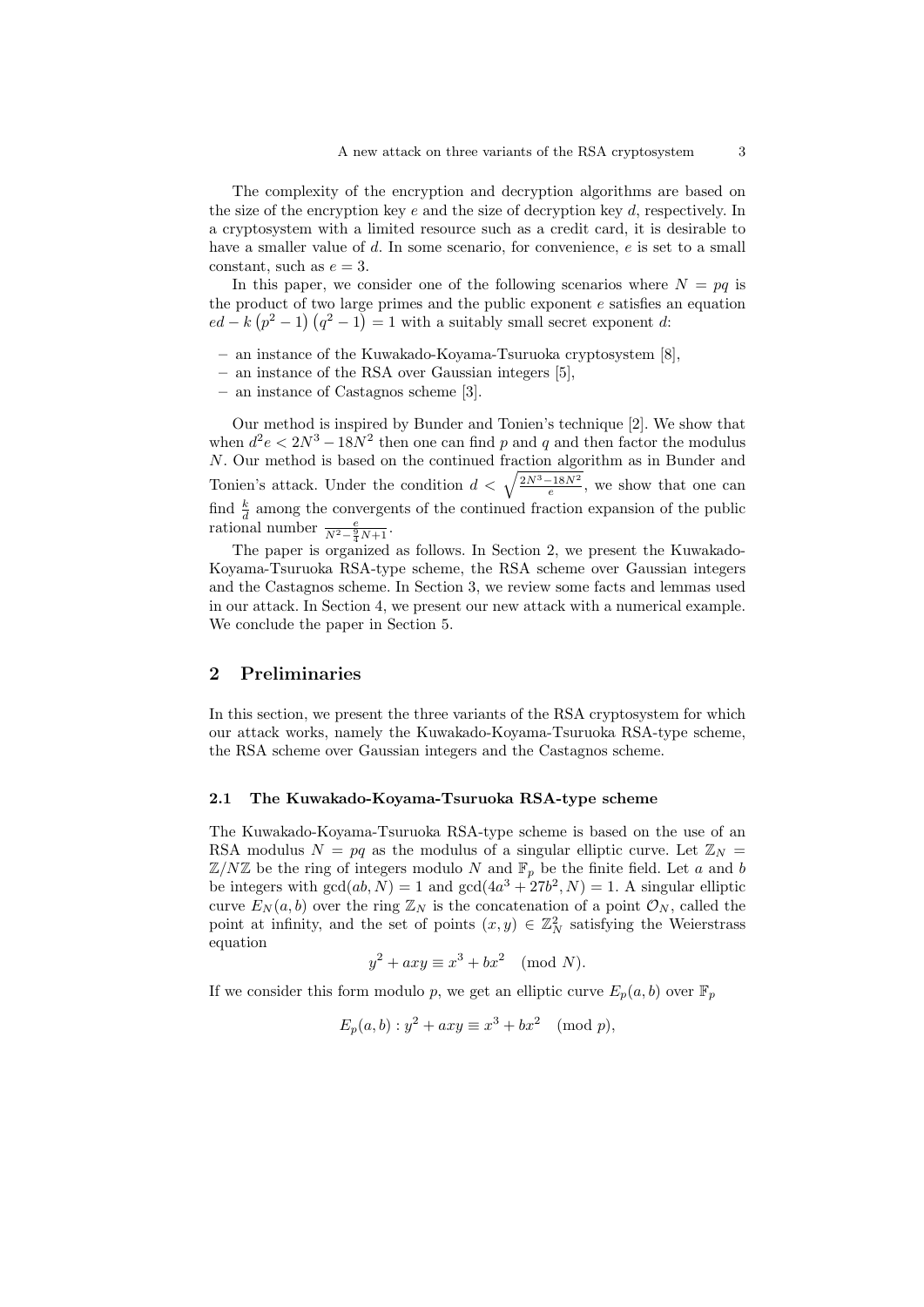with the point at infinity  $\mathcal{O}_p$ . It is well known that the chord-and-tangent method defines an addition law on singular elliptic curves, as for all elliptic curves on  $\mathbb{F}_p$ . The addition law can be summarized as follows.

- For any point  $P \in E_p(a, b)$ ,  $P + \mathcal{O}_p = \mathcal{O}_p + P = P$ .
- If  $P = (x, y) \in E_p(a, b)$ , then  $-P = (x, -ax y)$ . – If  $P = (x, y)$ , then  $2P = P_3 = (x_3, y_3)$  with

$$
x_3 = \left(\frac{3x^2 + 2bx - ay}{2ay + ax}\right)^2 + a\left(\frac{3x^2 + 2bx - ay}{2ay + ax}\right) - b - 2x,
$$
  

$$
y_3 = -\left(\frac{3x^2 + 2bx - ay}{2ay + ax} + a\right)x_3 - \frac{-x^3}{2ay + ax}.
$$

– If  $P_1 = (x_1, y_1)$  and  $P_2 = (x_2, y_2)$  with  $P_1 \neq \pm P_2$ , then  $P_1 + P_2 = P_3 =$  $(x_3, y_3)$  with

$$
x_3 = \left(\frac{y_2 - y_1}{x_2 - x_1}\right)^2 + a\left(\frac{y_2 - y_1}{x_2 - x_1}\right) - b - x_1 - x_2,
$$
  

$$
y_3 = -\left(\frac{y_2 - y_1}{x_2 - x_1} + a\right)x_3 - \frac{y_1x_2 - y_2x_1}{x_2 - x_1}.
$$

The addition law can be extended to the elliptic curve  $E_N(a, b)$  in the same way as the addition in  $E_p(a, b)$  by replacing computations modulo p by computations modulo N. In  $E_N(a, b)$ , a specific problem can occur. Sometimes, the inverse modulo N does not exist. In this case, this could lead to finding a prime factor of  $N$ , which is unlikely to happen when  $p$  and  $q$  are large. Note that this is one of the principles of Elliptic Curve Method of factorization [9].

In 1995, Kuwakado, Koyama and Tsuruoka [8] proposed a system based on singular elliptic curves modulo an RSA modulus, which can be summarized as follows.

#### 1. Key Generation:

- Choose two distinct prime numbers  $p$  and  $q$  of similar bit-length.
- Compute  $N = pq$ .
- Choose e such that  $gcd(e, (p^2 1) (q^2 1)) = 1$ .
- Compute  $d = e^{-1} \pmod{ (p^2 1) (q^2 1)}$ .
- Keep  $p, q, d$  secret and publish  $N, e$ .

#### 2. Encryption:

- Transform the message as  $m = (m_x, m_y) \in \mathbb{Z}_N \times \mathbb{Z}_N$ .
- Compute  $b = \frac{m_y^2 m_x^3}{m_x^2} \pmod{N}$ .
- Compute the ciphertext point  $(c_x, c_y) = e(m_x, m_y)$  on the elliptic curve  $y^2 = x^3 + bx^2 \pmod{N}.$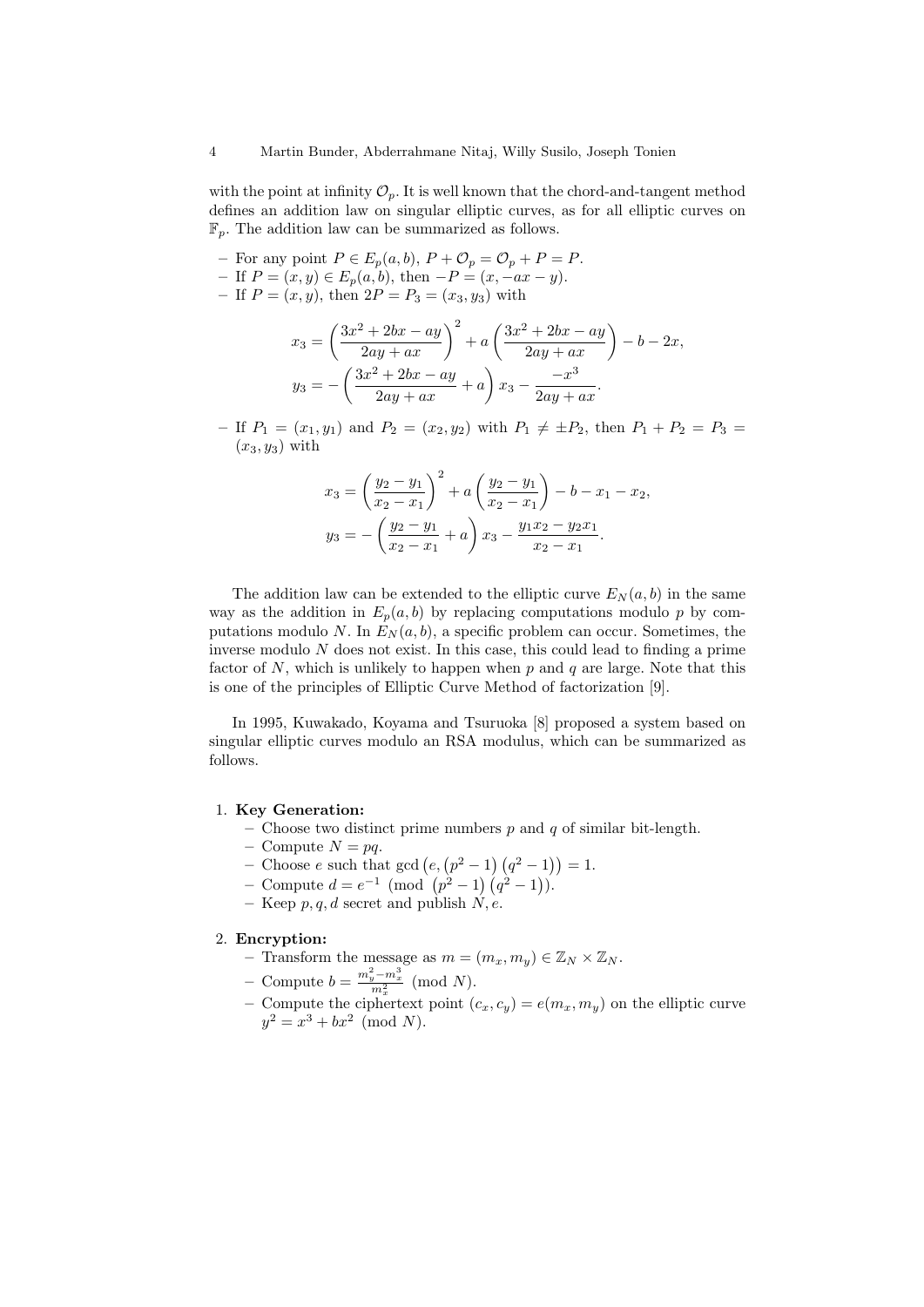#### 3. Decryption:

- − Compute  $b = \frac{c_y^2 c_x^3}{c_x^2} \pmod{N}$ .
- Compute the plaintext point  $(m_x, m_y) = d(c_x, c_y)$  on the elliptic curve  $y^2 = x^3 + bx^2 \pmod{N}.$

Observe the modular inverse  $d = e^{-1} \pmod{ (p^2-1) (q^2-1)}$  can be transformed as a key equation

$$
ed - k (p2 - 1) (q2 - 1) = 1,
$$

which will be the starting equation of our new attack.

#### 2.2 RSA over the domain of Gaussian Integers

We now focus on how to extend the RSA cryptosystem to the ring of Gaussian integers. We begin by reviewing the main properties of Gaussian integers.

A Gaussian integer is a complex number of the form  $a+bi$  where  $a, b \in \mathbb{Z}$  and  $i^2 = -1$ . The set of all Gaussian integers is the ring Z[i]. Let  $\alpha$  and  $\beta \neq 0$  be two Gaussian integers. We say that  $\beta$  divides  $\alpha$  if there exists a Gaussian integer  $\gamma$ such that  $\alpha = \beta \gamma$ . The norm of a Gaussian integer  $a + bi$  is  $|a + bi| = a^2 + b^2$ . A Gaussian prime is a Gaussian integer which is divisible only by a unit. The units in  $\mathbb{Z}[i]$  are  $\pm 1$  and  $\pm i$  and have norm 1. As a consequence, if  $a^2 + b^2$  is a prime number in Z, then  $a+ib$  is a Gaussian prime. Conversely, if  $p \in Z$  is an ordinary prime number, then Gaussian integers  $p$  and  $pi$  are Gaussian primes if and only if  $p \equiv 3 \pmod{4}$ . The existence of prime factorization in  $\mathbb{Z}[i]$  allows us to consider Gaussian integers of the form  $N = PQ$  where P and Q are Gaussian primes with large norm. Similarly, the existence of Euclidean division and Euclidean algorithm in  $\mathbb{Z}[i]$  allow us to consider arithmetic operations modulo N. On the other hand, if P is a Gaussian prime, then  $\alpha^{|P|-1} \equiv 1 \pmod{P}$  whenever  $\alpha \not\equiv 0$ (mod P). Similarly, if  $N = PQ$  is the product of two Gaussian primes, then  $\alpha^{(|P|-1)(|Q|-1)} \equiv 1 \pmod{N}$  whenever  $\alpha \not\equiv 0 \pmod{N}$ . In particular, if  $N =$  $pq \in \mathbb{Z}$  is the product of two ordinary primes, then  $\alpha^{(p^2-1)(q^2-1)} \equiv 1 \pmod{N}$ whenever  $\alpha \not\equiv 0 \pmod{N}$ .

Using the arithmetical operations on the ring  $\mathbb{Z}[i]$ , Elkamchouchi, Elshenawy and Shaban [5] proposed an extension of the RSA cryptosystem to Gaussian integers. The scheme can be summarized as follows.

#### 1. Key Generation:

- Choose two distinct Gaussian primes  $P$  and  $Q$  of similar norm.
- Compute  $N = PQ$ .
- Choose *e* such that  $gcd(e, (|P| − 1)(|Q| − 1)) = 1.$
- $-$  Determine  $d = e^{-1} \pmod{(|P| 1)(|Q| 1)}$ .
- Keep  $P, Q, d$  secret, publish  $N, e$ .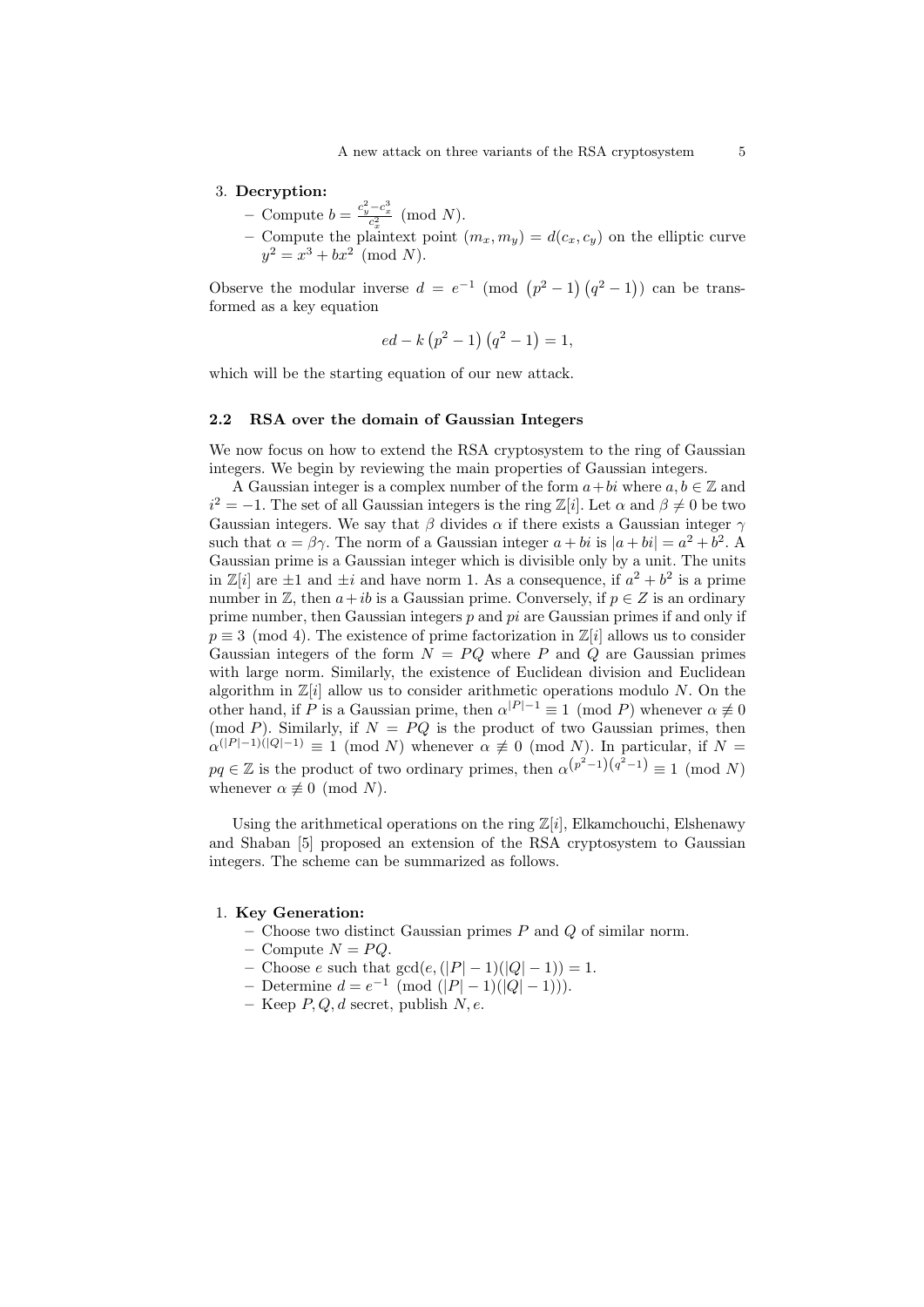6 Martin Bunder, Abderrahmane Nitaj, Willy Susilo, Joseph Tonien

#### 2. Encryption:

– Transform the message as a Gaussian integer  $M \in \mathbb{Z}[i].$ 

– Compute  $C \equiv M^e \pmod{N}$ .

#### 3. Decryption:

– Compute  $M \equiv C^d \pmod{N}$ .

When  $N = pq \in \mathbb{Z}$  where p and q are ordinary prime numbers of the form  $4m+3$ , the modular inverse of e becomes  $d = e^{-1} \pmod{p^2 - 1}(q^2 - 1)$  and can be rewritten as

$$
ed - k (p2 - 1) (q2 - 1) = 1.
$$

This is the same key equation that comes up in the Kuwakado-Koyama-Tsuruoka RSA-type scheme.

#### 2.3 Castagnos scheme

Castagnos scheme [3] was proposed in 2007 and uses an RSA modulus  $N = pq$ and a public exponent e such that  $gcd(e, (p^2-1), (q^2-1)) = 1$ . The encryption and the decryption algorithms make use of the Lucas series. Let  $r$  be an integer. Define  $V_0(r) = 2$  and  $V_1(r) = r$ . For  $k \geq 0$ , the  $k + 2$ th term of the Lucas sequence is defined by  $V_{k+2} = rV_{k+1}(r) - V_k(r)$ . The Lucas series can be computed efficiently by the square and multiply algorithm. The Castagnos scheme can be summarized as follows, where  $\left(\frac{x}{p}\right)$  is the Jacobi symbol.

#### 1. Key Generation:

– Choose two distinct prime numbers  $p$  and  $q$  of similar bit-length.

- Compute  $N = pq$ .
- Choose e such that  $gcd(e, (p^2 1) (q^2 1)) = 1$ .
- Keep  $p, q$  secret and publish  $N, e$ .

#### 2. Encryption:

- Transform the message as an integer  $m \in \mathbb{Z}/N\mathbb{Z}$ .
- Choose a random integer  $r \in [2, n-2]$ .
- Compute the ciphertext  $c \equiv (1 + mN)V_e(r) \pmod{N^2}$ .

#### 3. Decryption:

- Compute  $i_p = \left(\frac{c^2-4}{p}\right)$  and  $d(p, i_p) \equiv e^{-1} \pmod{p-i_p}$ .
- − Compute  $i_q = \left(\frac{c^2-4}{q}\right)$  and  $d(q, i_q) \equiv e^{-1} \pmod{q-i_q}$ .
- Compute  $r_p \equiv V_{d(p,i_p)} \pmod{p}$  and  $r_q \equiv V_{d(q,i_q)} \pmod{q}$ .
- − Compute  $p' \equiv p^{-1} \pmod{q}$  and  $r = r_p + p(r_p r_q)p' \pmod{N}$ .
- − Compute  $t_p \equiv \frac{c}{V_e(r)} \pmod{p^2}$  and  $m_p \equiv \frac{t_p-1}{p} \cdot q^{-1} \pmod{p}$ .
- Compute  $t_q \equiv \frac{c}{V_e(r)} \pmod{q^2}$  and  $m_q \equiv \frac{t_q-1}{q} \cdot p^{-1} \pmod{q}$ .
- Compute the plaintext  $m \equiv m_p + p(m_q m_p)p' \pmod{N}$ .

Despite the inverse  $d \equiv e^{-1} \pmod{ (p^2-1) (q^2-1)}$  is not being used directly in the scheme, we use the key equation  $ed - k(p^2 - 1)(q^2 - 1) = 1$  to launch an attack on Castagnos scheme when d is suitably small.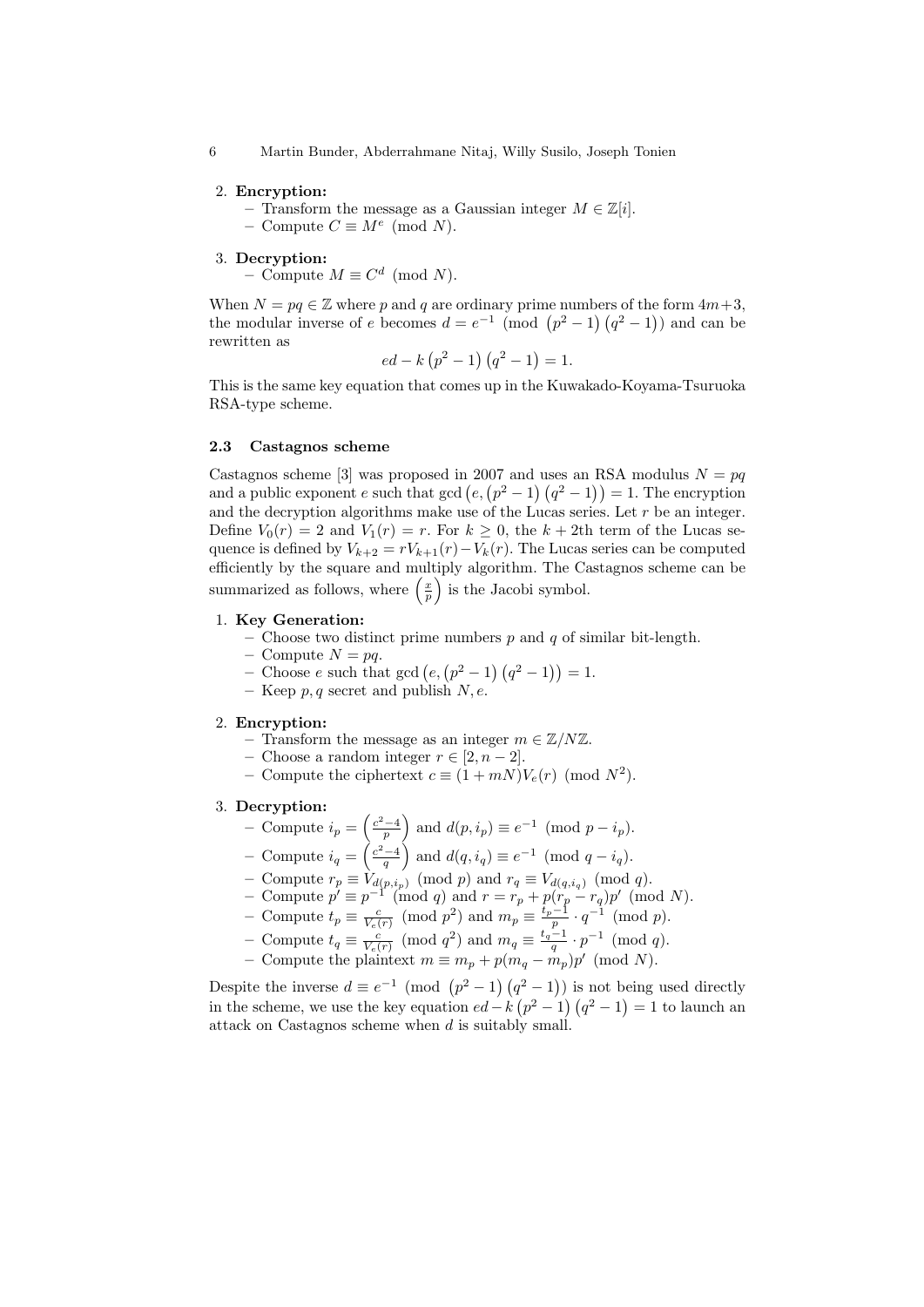### 3 Useful Lemmas

In this section, we review the main properties of the continued fractions and state a useful lemma that will be used in the attack.

A continued fraction is an expression of the form

 $a_0$ 

$$
+\cfrac{1}{a_1 + \cfrac{1}{a_2 + \cfrac{1}{\ddots}}}
$$

The continued fraction expansion of a number is formed by subtracting away the integer part of it and inverting the remainder and then repeating this process again and again. The coefficients  $a_i$  of the continued fraction of a number  $x$  are constructed as follows:

$$
x_0 = x
$$
,  $a_n = [x_n]$ ,  $x_{n+1} = \frac{1}{x_n - a_n}$ 

We use the following notation to denote the continued fraction

$$
x = [a_0, a_1, \dots, a_n] = a_0 + \cfrac{1}{a_1 + \cfrac{1}{\ddots + \cfrac{1}{a_n}}}
$$

If  $k \leq n$ , the continued fraction  $[a_0, a_1, \ldots, a_k]$  is called the  $k^{\text{th}}$  convergent of  $x$ . The following theorem gives us the *fundamental recursive formulas* to calculate the convergents.

**Theorem 1.** [6] The  $k^{\text{th}}$  convergent can be determined as

$$
[a_0,\ldots,a_k] = \frac{p_k}{q_k}
$$

where the sequences  $\{p_n\}$  and  $\{q_n\}$  are specified as follows:

$$
p_{-2} = 0
$$
,  $p_{-1} = 1$ ,  $p_n = a_n p_{n-1} + p_{n-2}$ ,  $\forall n \ge 0$ ,  
\n $q_{-2} = 1$ ,  $q_{-1} = 0$ ,  $q_n = a_n q_{n-1} + q_{n-2}$ ,  $\forall n \ge 0$ .

**Theorem 2.** [6] Let p, q be positive integers such that

$$
0 < \left| x - \frac{p}{q} \right| < \frac{1}{2q^2}
$$

then  $\frac{p}{q}$  is a convergent of the continued fraction of x.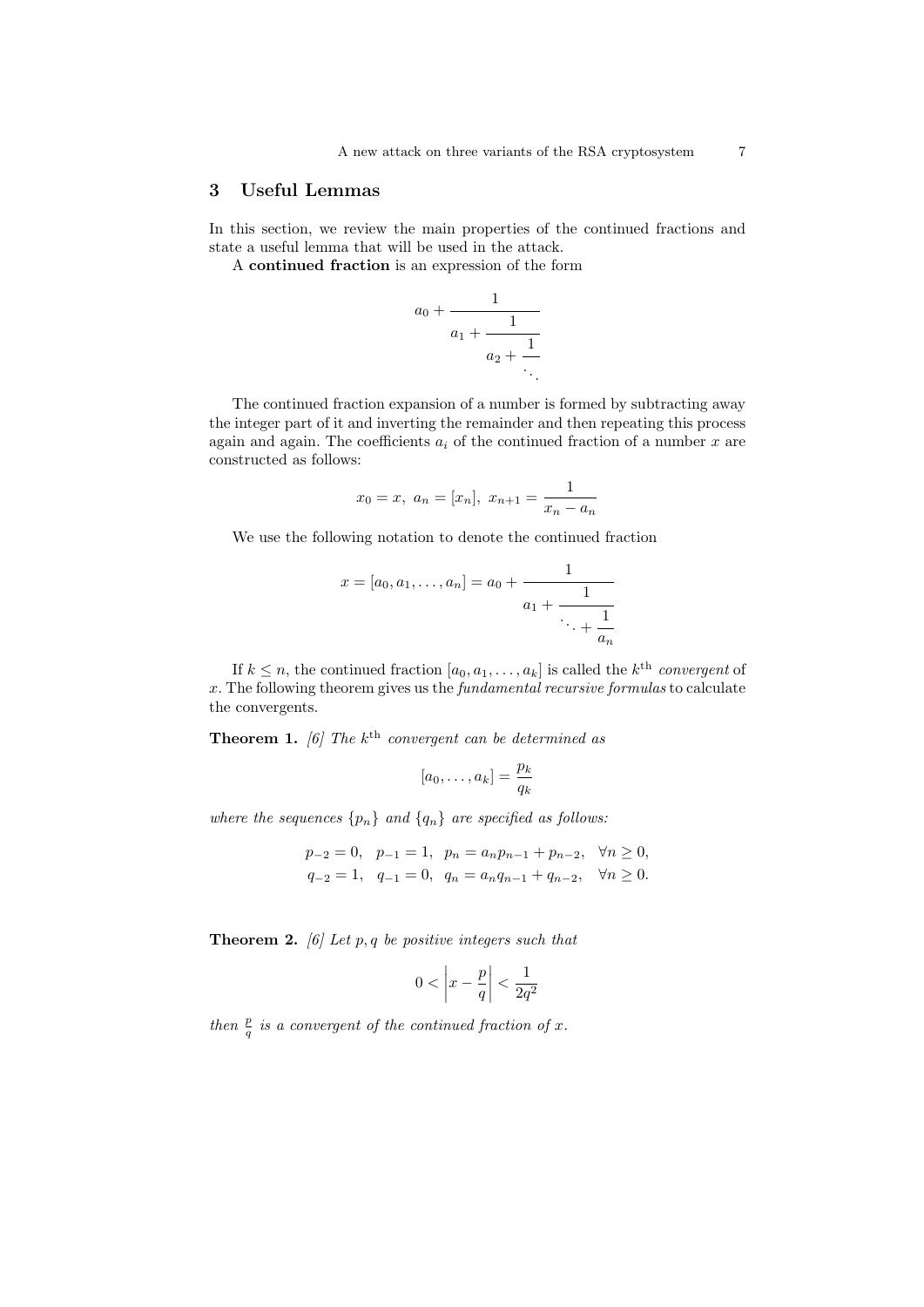Now, we present a useful result that will be used throughout the paper.

**Lemma 1.** Let  $N = pq$  be an RSA modulus with  $q < p < 2q$ . Let  $\phi_1 = N^2 +$  $1 - \frac{5}{2}N$  and  $\phi_2 = N^2 + 1 - 2N$ . Then

$$
\phi_1 < (p^2 - 1)(q^2 - 1) < \phi_2.
$$

*Proof.* Suppose that  $q < p < 2q$ . Then  $1 < \frac{p}{q} < 2$ , so since the function  $f(x) =$  $x + \frac{1}{x}$  is increasing on  $[1, +\infty)$ , we get  $f(1) < f\left(\frac{p}{q}\right) < f(2)$ , that is

$$
2<\frac{p}{q}+\frac{q}{p}<\frac{5}{2}.
$$

Multiplying by  $N$ , we get

$$
2N
$$

Since  $(p^2 - 1) (q^2 - 1) = N^2 + 1 - (p^2 + q^2)$ , we get

$$
N^2 + 1 - \frac{5}{2}N < (p^2 - 1)(q^2 - 1) < N^2 + 1 - 2N,
$$

that is  $\phi_1 < (p^2 - 1)(q^2 - 1) < \phi_2$ . This terminates the proof.

### 4 A New Attack on RSA Variants Based on Continued Fractions

In this section, we propose a new attack on the Kuwakado-Koyama-Tsuruoka cryptosystem as well as RSA over the Gaussian integer domain and the Castagnos scheme in the situation that the key equation  $ed - k(p^2 - 1)(q^2 - 1) = 1$  is satisfied with a suitably small secret exponent d.

**Theorem 3.** Let  $(N, e)$  be a public key in the Kuwakado-Koyama-Tsuruoka cryptosystem or in the RSA cryptosystem with Gaussian integers or in the Castagnos scheme with  $N = pq$  and  $q < p < 2q$ . If  $e < (p^2 - 1)(q^2 - 1)$  satisfies an equation  $ed - k (p^2 - 1) (q^2 - 1) = 1$  with

$$
d < \sqrt{\frac{2N^3 - 18N^2}{e}},
$$

then one can factor  $N$  in polynomial time.

*Proof.* Let  $\phi_1 = N^2 + 1 - \frac{5}{2}N$  and  $\phi_2 = N^2 + 1 - 2N$ . Then  $N' = N^2 - \frac{9}{4}N + 1$ is the midpoint of the interval  $[\phi_1, \phi_2]$ . Since  $(p^2 - 1)(q^2 - 1) \in [\phi_1, \phi_2]$ , then

$$
\left| \left( p^{2} - 1 \right) \left( q^{2} - 1 \right) - N' \right| < \frac{1}{2} \left( \phi_{2} - \phi_{1} \right) = \frac{1}{4} N. \tag{1}
$$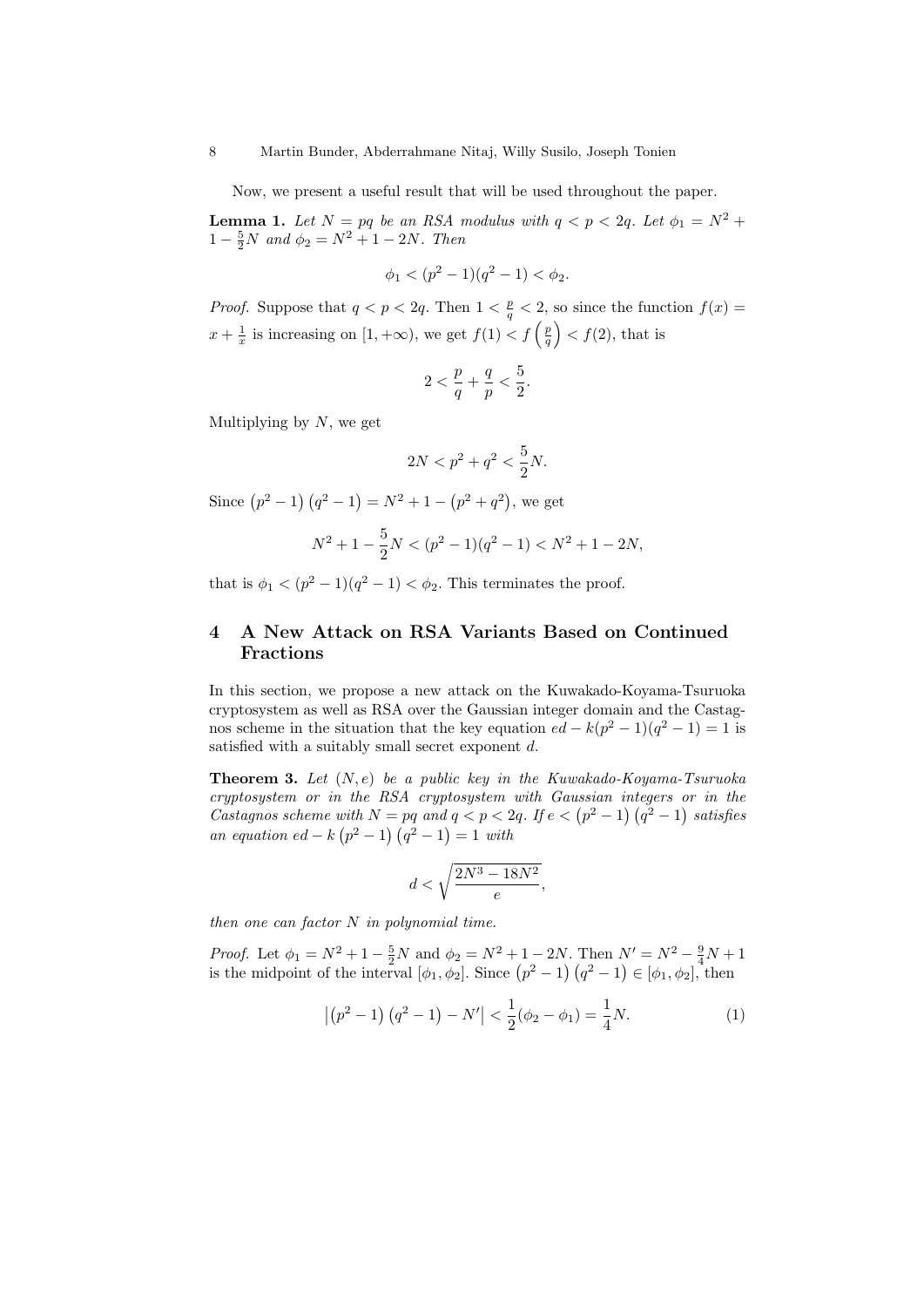Using the equation  $ed - k (p^2 - 1) (q^2 - 1) = 1$ , we get

$$
\left| \frac{e}{N'} - \frac{k}{d} \right| \le e \left| \frac{1}{N'} - \frac{1}{(p^2 - 1)(q^2 - 1)} \right| + \left| \frac{e}{(p^2 - 1)(q^2 - 1)} - \frac{k}{d} \right|
$$

$$
= e \frac{\left| \left( p^2 - 1 \right) \left( q^2 - 1 \right) - N' \right|}{N' \left( p^2 - 1 \right) \left( q^2 - 1 \right)} + \frac{1}{(p^2 - 1)(q^2 - 1)d}
$$

Then, using  $d = \frac{k(p^2-1)(q^2-1)+1}{q^2}$  $\frac{(q-1)+1}{e}$  and (1), we get

$$
\left| \frac{e}{N'} - \frac{k}{d} \right| < \frac{eN}{4N'\left(p^2 - 1\right)\left(q^2 - 1\right)} + \frac{e}{\left(p^2 - 1\right)\left(q^2 - 1\right)\left(k\left(p^2 - 1\right)\left(q^2 - 1\right) + 1\right)}.
$$

Now, using Lemma 1, we get

$$
\left|\frac{e}{N'} - \frac{k}{d}\right| < \frac{eN}{4\phi_1^2} + \frac{e}{\phi_1^2} < \frac{e(N+4)}{4(\phi_1 - 1)^2} = \frac{e(N+4)}{4\left(N^2 - \frac{5}{2}N\right)^2}.\tag{2}
$$

A straightforward calculation shows that

$$
\frac{N+4}{4\left(N^2 - \frac{5}{2}N\right)^2} < \frac{1}{4N^3 - 36N^2}.
$$

Combining this with (2), we get

$$
\left|\frac{e}{N'}-\frac{k}{d}\right|<\frac{e}{4N^3-36N^2}.
$$

If  $d < \sqrt{\frac{2N^3 - 18N^2}{e}}$ , then  $\left|\frac{e}{N'} - \frac{k}{d}\right| < \frac{1}{2d^2}$  and by Theorem 2,  $\frac{k}{d}$  is a convergent of the continued fraction expansion of  $\frac{e}{N'}$ . Using k and d, we get

$$
(p^2 - 1) (q^2 - 1) = \frac{ed - 1}{k}.
$$

Combining with  $N = pq$ , we get the values of p and q which leads to the factorization of  $N$ . Observe that every step in the proof can be done in polynomial time. This terminates the proof.

### 4.1 A numerical example

In connection with Theorem 3, we present an experimental result. We consider the RSA modulus  $N$  and the public exponent  $e$  as follows.

 $N = 2617939220553315302745462091$ 

 $e = 5656039332305952436559424461831783955572872351157004185.$ 

The first partial quotients of  $\frac{e}{N^2 - \frac{9}{4}N + 1}$  are

0, 1, 4, 1, 2, 1, 1, 1, 1, 3, 1, 1, 1, 46, 3, 5, 1, 1, 2, 26, 2, 2, 39, 1, 3, 2, 3, 1, 23104, 1, 9,  $1, 1, 2, 1, 3, 2, 2, \ldots$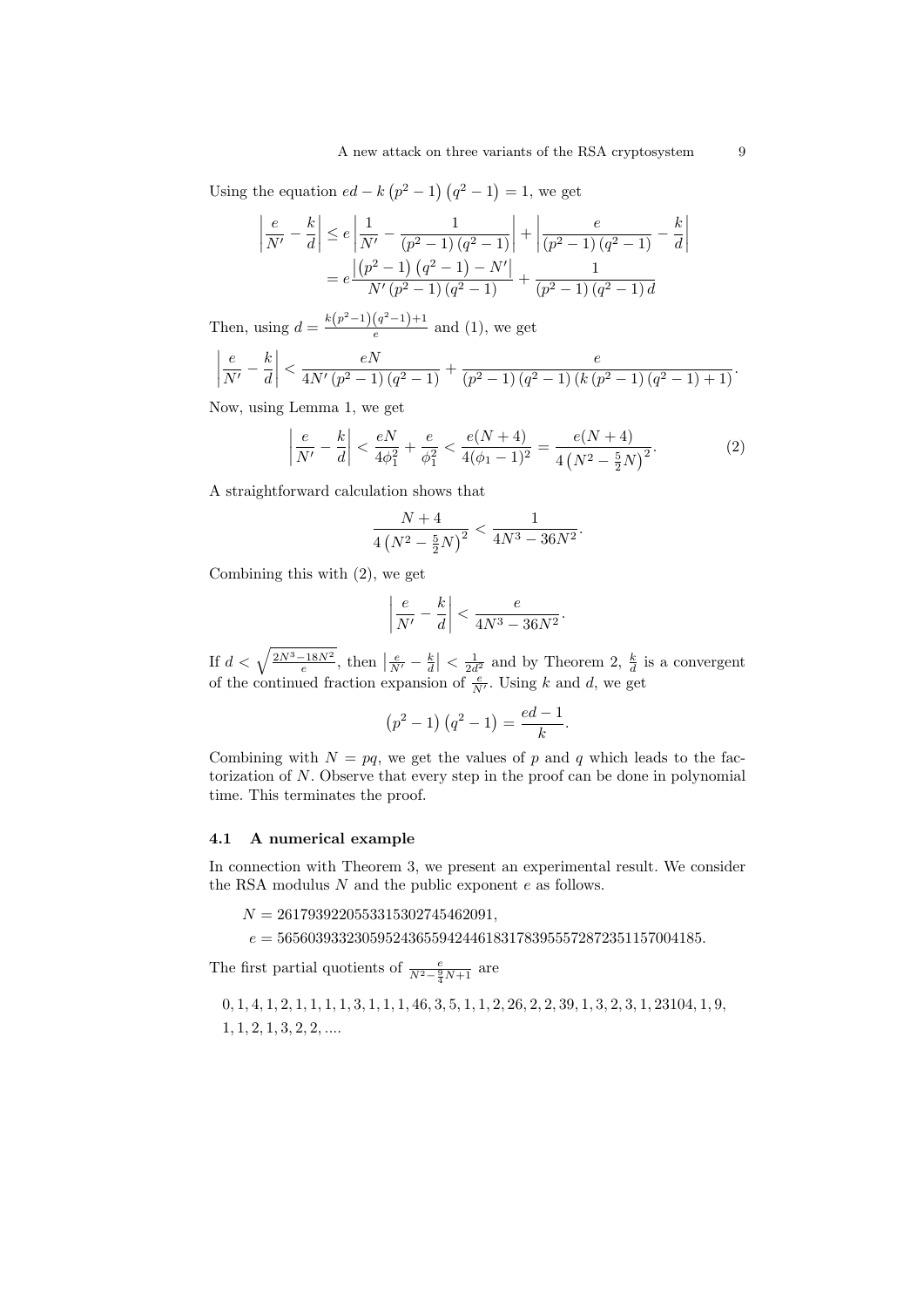10 Martin Bunder, Abderrahmane Nitaj, Willy Susilo, Joseph Tonien

We found  $\frac{k}{d}$  at the 28th convergent

$$
\frac{k}{d} = \frac{981582747476}{1189415557289}
$$

and obtain

$$
(p^{2} - 1) (q^{2} - 1) = \frac{ed - 1}{k}
$$

 $= 6853605762511300064473195588212095096351361928469816064.$ 

Combining with the equation  $N = pq$ , we get

$$
p = 68410308889243,
$$
  

$$
q = 38268197630737.
$$

which completes the factorization of  $N$ . In this example, we can check that the condition  $d < \sqrt{\frac{2N^3 - 18N^2}{e}}$  is satisfied as required in Theorem 3.

### 5 Conclusion

We have proposed an attack on three variants of the RSA cryptosystem, namely the Kuwakado-Koyama-Tsuruoka extension for singular elliptic curves, Elkamchouchi et al.'s extension of RSA to the Gaussian integer ring and Castagnos scheme. For the three extensions, we showed that the RSA modulus  $N = pq$  can be factored in polynomial time if the public exponent  $e$  is related to a suitably small secret exponent d. The attack is based on the theory of continued fractions and can be seen as an extension of Wiener's [11] and Bunder-Tonien's [2] attacks on the RSA.

### References

- 1. Boneh, D., Durfee, G.: Cryptanalysis of RSA with private key d less than  $N^{0.292}$ , Eurocrypt'99, Lecture Notes in Computer Science 1592, 1–11, 1999.
- 2. Bunder, M., Tonien, J.: A new improved attack on RSA, Proceedings of the 5th International Cryptology and Information Security Conference, 2016.
- 3. Castagnos, G.: An efficient probabilistic public-key cryptosystem over quadratic field quotients, Finite Fields and Their Applications 13, 563–576, 2007.
- 4. Coppersmith, D.: Small solutions to polynomial equations, and low exponent RSA vulnerabilities, Journal of Cryptology 10, 233–260, 1997.
- 5. Elkamchouchi, H., Elshenawy, K., Shaban, H.: Extended RSA cryptosystem and digital signature schemes in the domain of Gaussian integers, Proceedings of the 8th International Conference on Communication Systems, 91–95, 2002.
- 6. Hardy, G.H., Wright, E.M.: An Introduction to the Theory of Numbers, Oxford University Press, London, 1965.
- 7. Koyama, K., Maurer, U.M., Okamoto, T., Vanstone, S.A.: New public-key schemes based on elliptic curves over the ring  $Z_n$ , CRYPTO'91, Lecture Notes in Computer Science 576, 252–266, 1991.